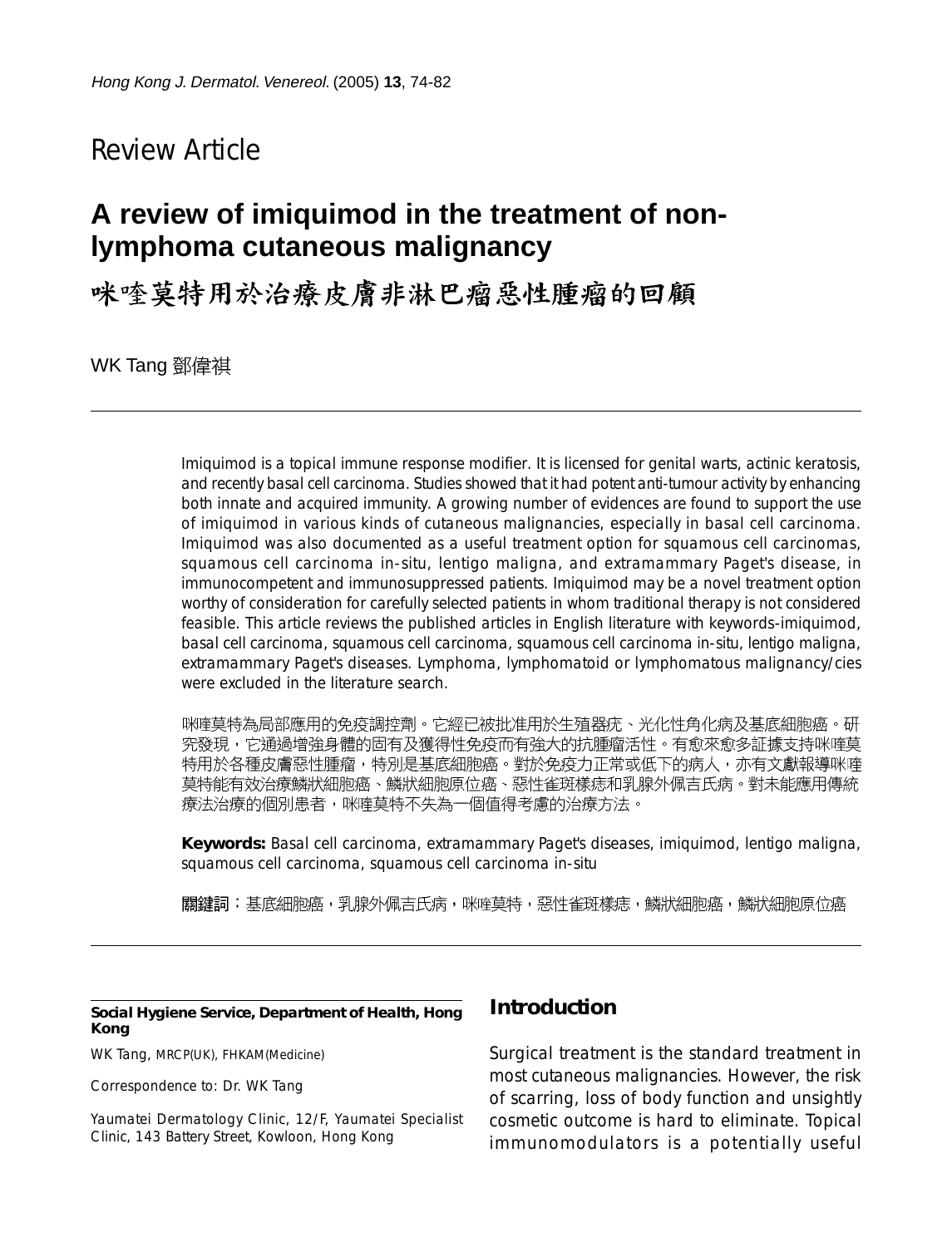alternative for patients who refuse surgery or when surgery is deemed difficult. This article reviews the current data regarding the use of 5% imiquimod cream (imiquimod thereafter in this article) in the treatment of different cutaneous malignancies including basal and squamous cell carcinomas (BCC and SCC), squamous cell carcinoma in-situ (SCC-is), lentigo maligna (LM), and extramammary Paget's disease (EMPD). As there are more scientific evidences to support the use of imiquimod in basal cell carcinoma, more emphasis will be put on this area.

### **What is imiquimod?**

Imiquimod (Aldara™, 3M Pharmaceuticals Ltd) is a member of immune response modifiers (IRM). It is primarily used to treat external genital and perianal warts in individuals 12 years old and above.

Imiquimod itself does not have direct antiviral or anti-tumour properties. It works by boosting local immunity. Although the exact mechanism is still unknown, it works by using the toll-like receptor (TLR)-7. TLRs represent a major component of the innate immune response and consist of 10 human pathogen-recognition receptors (TLR-1-10). These receptors can be detected on human neutrophils, macrophages, dendritic cells, dermal endothelial cells, mucosal epithelial cells, B cells and T cells. Activation of TLRs allows cytokine synthesis in response to various classes of microbial products. Imiquimod acts as TLR-7 agonist, which induces the expression of different cytokines like interleukin (IL)-1, IL-6, IL-12, interferon (IFN)- $\alpha$  and tumour necrosis factor (TNF)-α, they in turn stimulate or enhance both the innate immune system and the cell-mediated immune response.1,2

The innate immune system depends on the ability of phagocytic cells to recognise pathogens either through complement fixation or by binding to specific receptor-recognition molecules and then activating systems, including natural killer (NK) cells, capable of eliminating the pathogens. On the other hand, the cytokines induced by imiquimod stimulate the Th1 pathway and inhibit the Th2 pathway via stimulation of monocytes and dendritic cells, which produce IFN-α. Th1 CD4 cells also produce IL-12β2 receptor, which stimulates CD4 cells themselves to produce IFN-γ and IL-2 (cytokines that activate CD8 cells to become cytotoxic T cells that kill virus-infected and tumour cells), and provides the immune memory needed for future protection.3

Induction of apoptosis via Fas receptor<sup>4</sup> and down regulation of Bcl-2 expression by imiquimod is observed in human epithelial cell and keratinocytes, as well as BCC tumour cells.<sup>5</sup> These findings suggest that the mode of action of imiquimod to eliminate virus-infected, dysplastic or neoplastic epithelial cells may also include the induction of apoptotic processes (Figure 1).<sup>6</sup>

#### **Basal cell carcinoma**

BCC is a common cutaneous malignancy. A wide variety of treatment choices are possible for BCC with response rates varying from 80% to 99% depending on the tumour type, site, treatment modality selected, and the skill of the operator performing the procedure.7 Traditionally, BCC is treated by surgical excision. Alternative treatment including cryotherapy or radiotherapy is also used. Early in this millennium, investigators have successfully used imiquimod to treat BCC. And imiquimod is gaining popularity in treating BCC in the United States.

There are different types of BCC, but the phase II and phase III studies of imiquimod mainly addressed its use in the two main subtypes, nodular (nBCC) and superficial BCC (sBCC).

Imiquimod has been shown to promote histological clearance of BCC. Beutner et al first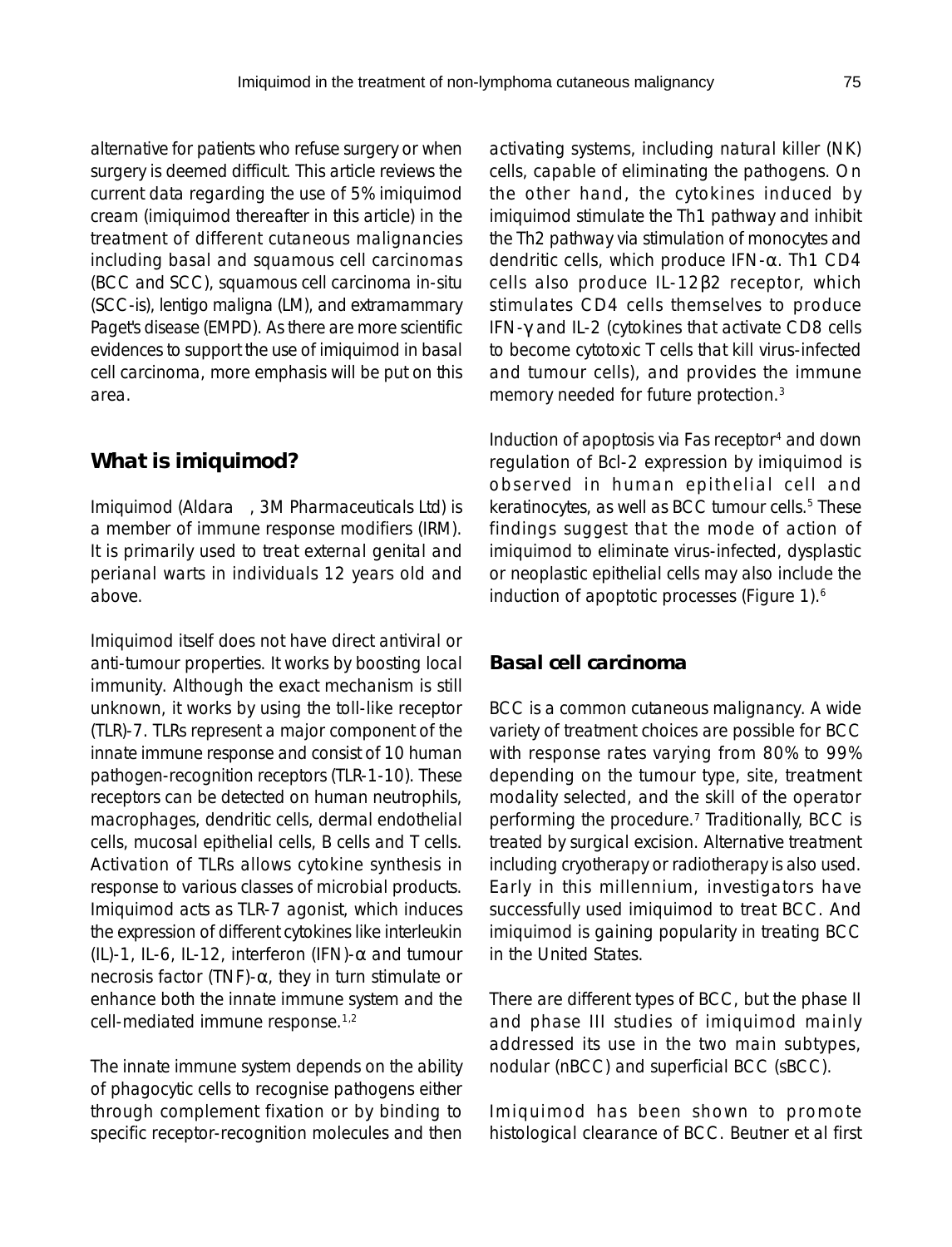

**Figure 1.** Immunomodulatory effect of imiquimod.

reported on the efficacy of imiquimod in the treatment of solitary BCC of the superficial and nodular type in 1999.<sup>8</sup> Imiquimod was found to be more effective for superficial lesions. Thereafter, clinical trials mainly focused on the efficacy and safety in treating sBCC with different dosing of imiquimod.

A phase II, dose-response, open-label trial conducted by Marks et al enrolling 99 patients revealed 100% cure rate of sBCC could be achieved by twice daily dosing for six weeks. Almost 90% (89.7% in per-protocol analysis, 87.9% in intention-to-treat analysis) histologic clearance of sBCC was seen for a once daily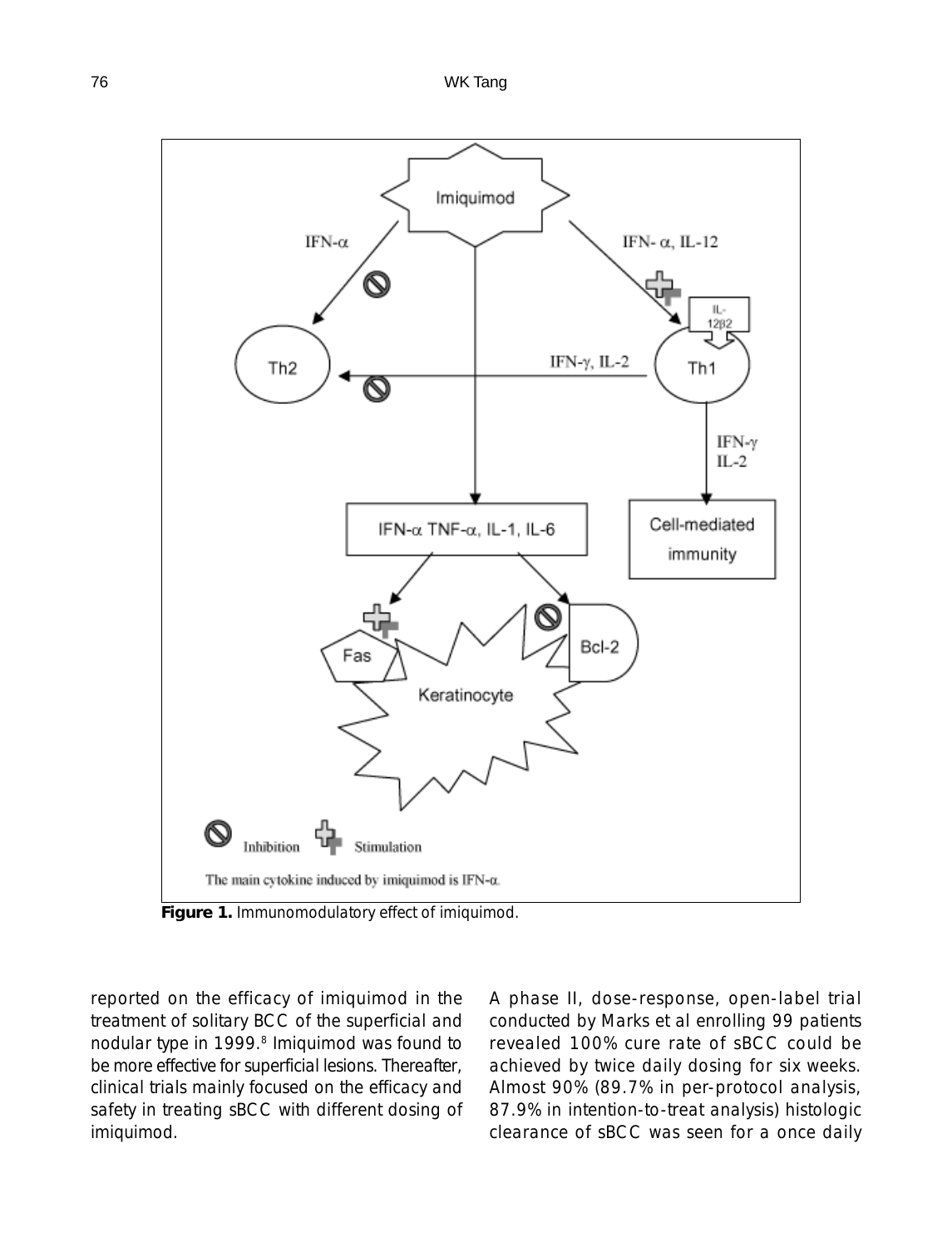treatment at the same treatment period.9 A recent study carried out by Geisse et al<sup>10</sup> also demonstrated that the daily application of imiquimod was better than alternating day regime (87.1% cure vs. 51.7%). Interestingly, similar response rate was found at a lower dosing regime in another phase II trial, which assessed the response of superficial and nodular BCCs to imiquimod under the influence of occlusion with three times per week dosing for six weeks. Histologic cure was achieved in 87% and 76% with and without occlusion in sBCC respectively, 65% and 50% with and without occlusion in nodular BCCs respectively. Although the absolute response rates were apparently higher with occlusion, no statistical significant advantage with occlusion was found.11

Current evidences seem favour that the efficacy of imiquimod in treating BCC is dose-related. Nevertheless, optimal dosing to minimise cutaneous side-effects and maximise efficacy is still controversial. The latest phase III clinical trial demonstrated that imiquimod applied five times a week for six weeks could achieve 82% histological clearance in sBCC.<sup>11</sup>

When imiquimod is used in clinical practice, clinical clearance is practically used to assess the response of the patient. Thus concordance between clinical and histological assessments of the post-treatment lesion is important. Results from two randomised, double-blind, vehicle-controlled phase III studies showed that the positive predictive value was 36% (i.e., the probability of a positive clinical assessment confirmed to be positive histologically); of 98 lesions that were clinically assessed as being positive for sBCC 12 weeks post-treatment, 35 were histologically confirmed to be positive for sBCC. The negative predictive value was 93% for the pooled imiquimod groups (i.e., the probability of a negative clinical assessment confirmed as being negative histologically); of the 250 lesions that were considered to be clinically clear of sBCC posttreatment, 232 were histologically confirmed to

be clear. The sensitivity and specificity of the clinical assessments were 66% and 79%, respectively.12 In another word, it is clinically more reliable to rule out responders. However, if the patients have pre-existing skin condition which makes clinical judgement difficult, posttreatment biopsy is needed. Moreover, it should be aware that local treatment effects, particularly persistent erythema, may linger beyond 12 weeks after treatment, so longer follow-up period is warranted before re-biopsy for low-risk patients. But this guideline may not be applicable to high-risk BCC types or other cutaneous malignancies.

It should be noted that patients recruited in large clinical studies were those with superficial type of BCC and with diameter less than 2 cm<sup>2</sup>. Furthermore, lesions localised on high-risk areas were excluded from the studies. It is interesting to know whether imiquimod also works well in large and aggressive BCC types. Eklind et al reported the first case of high-risk and aggressive growth pattern BCC (sclerodermiform type and localisation in the face) that was successfully treated with topical imiquimod.13 The largest imiquimod treated lesion reported to date is by Chen et al<sup>14</sup> The lesions affected the entire forearm. Clinical and histological clearance was achieved with 12 weeks of imiquimod three times weekly. And the patient remained disease free in the ensuing 10 months follow-up.

For patients with a number of lesions as in basal cell naevus syndrome, imiquimod may save multiple surgical procedures and the attendant scarring. Future studies should evaluate the role of imiquimod as an adjunctive therapy with other treatment modalities, and its effect on larger BCCs and other BCC subtypes.

#### **Squamous cell carcinomas**

SCC bears the potential of metastasis and rapid progression; surgical removal is the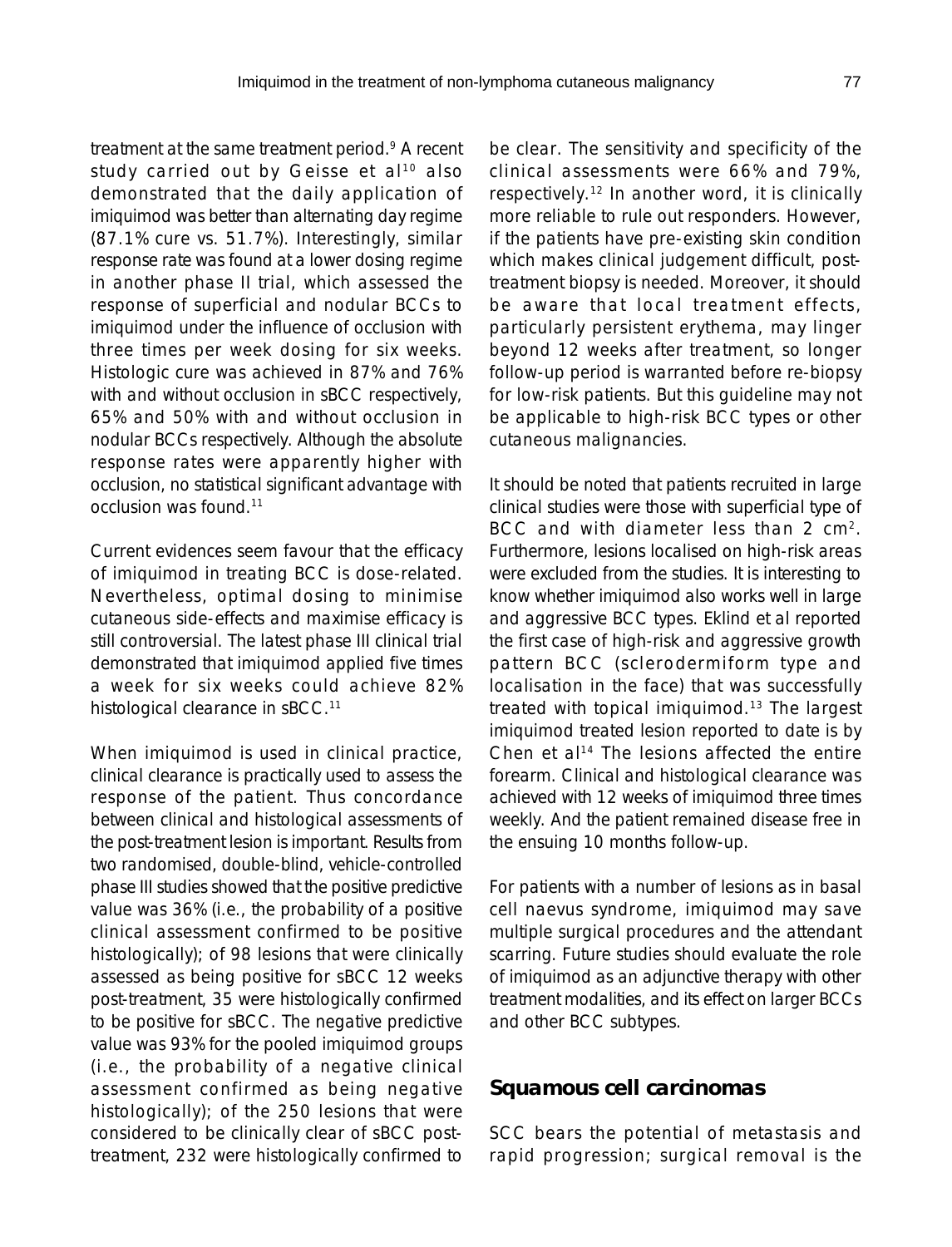standard treatment. Placebo-controlled trial is ethically difficult. Studies of imiquimod in this area are scanty.15,16 However, successful outcomes in immunosuppressed patients are encouraging.

Two immunosuppressed renal transplant patients with invasive SCC were successfully treated with imiquimod three times a week for 12 weeks. Interestingly, systemic immunosuppression did not adversely affect the response to therapy.13 No recurrence was detected up to 9-month followup. Hengge et al reported a case of invasive SCC successfully treated with topical imiquimod in a severely compromised patient with chronic renal failure and prostate cancer. The patient remained recurrence-free up to 16 months after treatment.17 However, larger number of patients and longer follow up is needed in order to determine the risk of recurrence after imiquimod treatment in SCC. Nevertheless, the success in these cases might reflect intact quality of the skin-derived immune system is still present even in immunocompromised patients.

### **Others**

Clinical evidences for other indications of imiquimod in skin malignancies are weak. Only small clinical trials or anecdotal case reports are available.

#### *Bowen's disease, erythroplasia of Queyrat and Bowenoid papulosis*

Bowen's disease, its counterpart on the penis erythroplasia of Queyrat, and Bowenoid papulosis are all SCC-is. Surgical excision and primary closure is primarily aimed for. However, imiquimod is useful for tumours occurring on sites such as on the foot, ankle, lower leg and penis, where morbidity risk is higher and surgical excision is technically difficult.

In an open-label study of imiquimod treatment of large SCC-is (with one cm or larger in diameter) on the limbs in 16 patients, 93% demonstrated biopsy-proven cure after 16 weeks of treatment.<sup>18</sup>

Bowen's disease is seen more frequently in immunosuppressed patients.<sup>19</sup> Five patients with chronic lymphocytic leukaemia and head and neck SCC-is were treated with imiquimod and the oral cyclooxygenase inhibitor twice daily. All patients demonstrated clinical resolution and histological clearing of tumours after 16 weeks of imiquimod applications three times per week.<sup>20</sup> Five renaltransplant patients with SCC-is on the lower limbs had clearing of their lesions with the application of imiquimod and 5-fluorouracil 5% cream topically, in an alternating regimen for 7-9 weeks.<sup>21</sup> Imiquimod has also been successful in treating anogenital SCC-is in an HIV-positive man.22

Imiquimod has also been effective in treating SCC-is of the penis, both on the shaft and on the glans.23 Arlette reported to success with imiquimod every second day for 12 to 16 weeks in five patients with SCC-is on the penis. The only adverse effects were swelling, erythema and irritation. All patients tolerated the treatment well. 24 Patients with human papillomavirus (HPV) associated Bowenoid papulosis on the vulva responded to imiquimod. Interestingly, HPV was not detected after treatment and 18 months afterwards in the follow-up.25,26

Although HPV DNA have been associated with SCC-is in epidermodysplasia verruciformis,<sup>27</sup> erythroplasia of Queyrat,<sup>28</sup> and found in 31% of extra-genital Bowen's disease lesions.29 It is still unknown whether imiquimod works mainly by cellmediated antiviral immunity response. But because BCC and SCC are not always associated with HPV, other mechanism such as direct apoptosis of tumour cells may also contribute to the cure.

Genital area is a sensitive area. Severe local inflammatory reactions have been reported even when low dosing of imiquimod, three times weekly,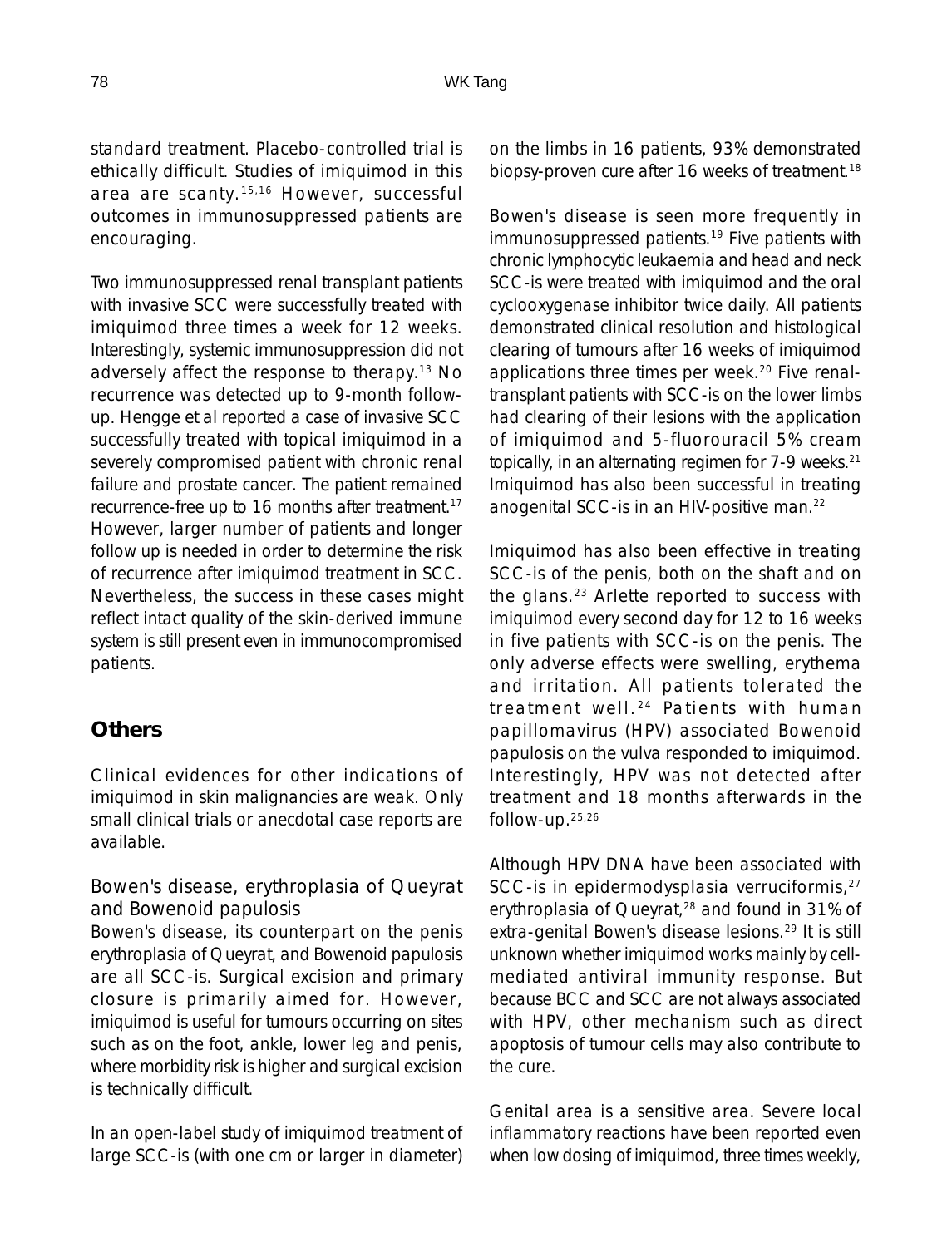was used.<sup>30</sup> Physicians should monitor their patients closely when imiquimod is used in this area.

#### *Lentigo maligna*

Lentigo maligna (LM) is melanoma in situ. It most commonly occurs in elderly individuals, on the head and neck. Surgical excision is the treatment of choice whenever possible. Unfortunately, recurrence can occur because histological changes commonly extend beyond the clinical margins of the lesion. Since IFN-α is a major cytokine induced by imiquimod and intralesional administration of IFN- $\alpha$  has been shown to induce remission of LM.<sup>31</sup> imiquimod may thus have a role in LM. Moreover, imiquimod was also recently found to be able to induce apoptosis in malignant melanoma cells both *in vitro* and *in vivo* independent of various death receptors: Fas/APO-1 (CD95), TRAIL, and TNF.32 So it is expected that imiquimod can be used in LM, and will be particularly useful for large lesions at cosmetically sensitive sites. The largest clinical study noted at the time of writing reported a 93% curative rate in an open-label clinical trial of 30 LM cases.<sup>33</sup> In a more recent study, twelve patients with facial LM were treated with topical imiquimod, three times a week for four to 20 weeks. Seven of 12 patients had their lesions disappeared, 10 patients showed histological clearance. And there was no relapse in a median follow-up of six months.34

Transformation of invasive melanoma developed from LM following imiquimod treatment has been reported.35 But interestingly, topical imiquimod had been used as palliative therapy in metastatic melanoma. Complete clinical and histopathologic remission had been achieved in patients with locoregional cutaneous metastases of malignant melanoma.36-38 Even so regional lymphatic spread of melanoma still occurred after treatment.<sup>39</sup> Imiquimod might have a role in the palliative treatment of metastatic melanoma, but its use in LM is still not widely accepted. Should imiquimod be used in cases without other surgical options, close follow up is mandatory.

#### *Cutaneous extramammary Paget's diseases (EMPD)*

EMPD is an infrequent epidermal malignancy, occurring most commonly in the anogenital and vulvar regions. Surgical treatment in these areas is usually difficult. In addition, the multifocal nature of the disease and the fact that clinically inapparent extensions of the disease may be present makes recurrences very frequent.

Zampogna et al first reported two cases of perineal and genital EMPD, who were treated successfully with imiquimod on alternating days of the week for 7.5 to 12 weeks.40 Berman et al treated a case of cutaneous scrotal EMPD with imiquimod once-daily, over a period of 6 weeks. Though local erythema developed in the treatment area, no systemic symptoms were noted and clinical resolution occurred by week-4 of treatment, with no remaining pathology at 6 month follow-up.41 Although the treatment was non-invasive, systemic symptoms including flu-like symptoms (malaise, fatigue, and low-grade fever), nausea and vomiting were noted in the reported cases.

### **Is imiquimod safe to use?**

In general, imiquimod is well-tolerated. There is no detectable systemic absorption of imiquimod and there is a low potential for sensitisation. Based on the carcinogenicity studies done in animal models, the maximum recommended human dose (MRHD) is set at two packets per treatment of Aldara Cream (25 mg imiquimod).

As imiquimod works by inducing local immune response, local inflammation is expected to occur. It has been shown that increasing severity of erythema, erosion, and scabbing/crusting was associated with higher clearance rates.<sup>11</sup> Reported side-effects include erosion, excoriation, flaking, oedema, and erythema, with erythema occurring most commonly and ranged from 33% to 80% of patients.42 The local adverse reactions are dose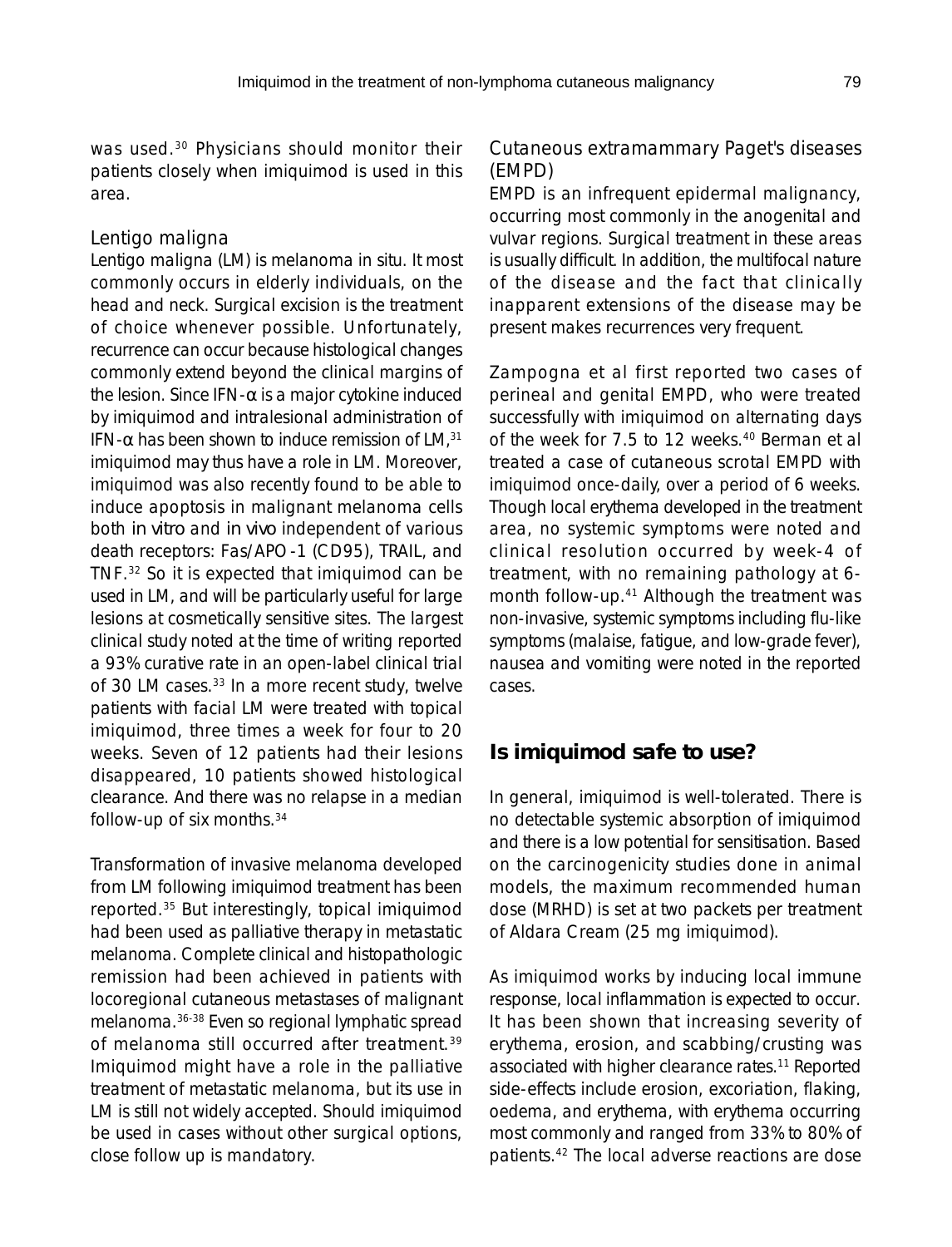related. Vesicle and ulceration become more common at a higher dose.7,8 Intolerable local reactions occur in subjects dosing with very high frequency (i.e., 2×/day, 7×/week) and with occlusion. Topical imiquimod may have systemic side effects via the cytokine induction. The most frequently reported subjective systemic adverse events were fatigue, headache, fever, malaise, pain, nausea, diarrhoea, and arthralgia.<sup>7</sup> If intolerable adverse reactions occur, the patient should rest until the side effects subside and restart at a lower dose. Interruption of treatment with resting period did not appear to affect the efficacy of complete response.<sup>8</sup>

The only contraindication associated with imiquimod is in the case of hypersensitivity. Preliminary safety studies suggest that imiquimod does not possess a detectable photosensitising potential in humans, and furthermore, does not enhance ultraviolet radiation-induced damage to epidermal cells or DNA.43 Even though treatment with imiquimod usually with a better cosmetic outcome, superficial scarring does occur; a side effect that is not usually observed in the treatment of viral infection.

## **Conclusion**

The choice of therapy requires consideration of the location of the lesion, and a desire for a high cure rate without causing loss of form, function or cosmesis. Imiquimod, as an immune modifier offers a topical alternative to surgical intervention. It may serve as an adjunct to de-bulk the tumour before surgery and reduce relapse after operation.

The potential for non-surgical, patientadministered treatment of cutaneous malignancies in selected patients is great. However, patients are needed to be highly motivated and compliant. And since a major disadvantage of topical therapy is the lack of a histological specimen confirming complete clearance, extreme care should be executed in clinical and histologic follow-up.

Furthermore, carefully designed studies are necessary to establish the usefulness of topical immunomodulatory therapy for SCC, multiple BCCs, and BCCs with more aggressive growth patterns and particularly locations such as the face. Moreover, comparative trials should establish the cost-effectiveness of non-surgical compared with surgical therapy.

Upon the time of writing this article, imiquimod is only licensed in the United States for external genital and perianal warts in individuals 12 years old and above, and for clinically typical, nonhyperkeratotic, nonhypertrophic actinic keratoses on the face or scalp in immunocompetent adults, and recently sBCC. Nevertheless, the extensive array of cutaneous malignancies treated successfully with imiquimod warrants further study of this novel and valuable drug.

### **References**

- 1. Hemmi H, Kaisho T, Takeuchi O, Sato S, Sanjo H, Hoshino K, et al. Small anti-viral compounds activate immune cells via the TLR7 MyD88 dependent signaling pathway. Nat Immunol 2002; 3:196-200.
- 2. Gibson SJ, Lindh JM, Riter TR, Gleason RM, Rogers LM, Fuller AE, et al. Plasmacytoid dendritic cells produce cytokines and mature in response to the TLR7 agonists, imiquimod and resiquimod. Cell Immunol 2002;218:74-86.
- 3. Miller RL, Tomai MA, Harrison CJ, Bernstein DI. Immunomodulation as a treatment strategy for genital herpes: review of the evidence. Int Immunopharmacol 2002;2:443-51.
- 4. Berman B, Sullivan T, De Araujo T, Nadji M. Expression of Fas-receptor on basal cell carcinomas after treatment with imiquimod 5% cream or vehicle. Br J Dermatol 2003;149 Suppl 66:59-61.
- 5. Vidal D, Matias-Guiu X, Alomar A. Efficacy of imiquimod for the expression of Bcl-2, Ki67, p53 and basal cell carcinoma apoptosis. Br J Dermatol 2004;151:656-62.
- 6. Meyer T, Nindl I, Schmook T, Ulrich C, Sterry W, Stockfleth E. Induction of apoptosis by Toll-like receptor-7 agonist in tissue cultures. Br J Dermatol 2003;149 Suppl 66:9-14.
- 7. Ratner D, Skouge JW. Surgical management of local disease. In: Miller SJ, Maloney ME, editors.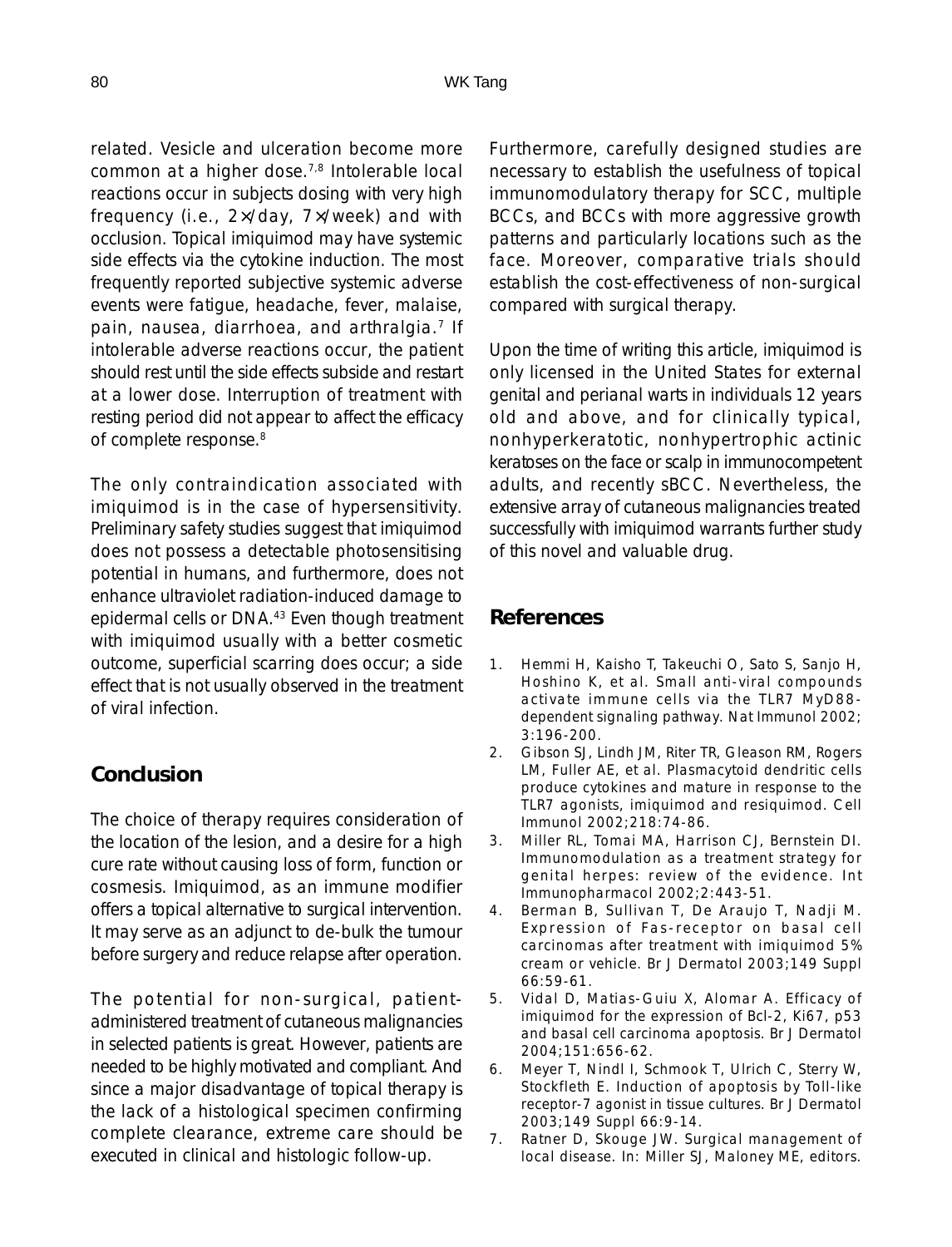Cutaneous oncology: pathophysiology, diagnosis and management. Malden (MA): Blackwell Science; 1997:664-71.

- 8. Beutner KR, Geisse JK, Helman D, Fox TL, Ginkel A, Owens ML. Therapeutic response of basal cell carcinoma to the immune response modifier imiquimod 5% cream. J Am Acad Dermatol 1999;41:1002-7.
- 9. Marks R, Gebauer K, Shumack S, Amies M, Bryden J, Fox TL, et al. Imiquimod 5% cream in the treatment of superficial basal cell carcinoma: results of a multicenter 6-week dose-response trial. J Am Acad Dermatol 2001; 44:807-13.
- 10. Geisse JK, Rich P, Pandya A, Gross K, Andres K, Ginkel A, et al. Imiquimod 5% cream for the treatment of superficial basal cell carcinoma: a double-blind, randomized, vehicle-controlled study. J Am Acad Dermatol 2002;47:390-8.
- 11. Sterry W, Ruzicka T, Herrera E, Takwale A, Bichel J, Andres K, et al. Imiquimod 5% cream for the treatment of superficial and nodular basal cell carcinoma: randomized studies comparing low-frequency dosing with and without occlusion. Br J Dermatol 2002;147: 1227-36.
- 12. Geisse J, Caro I, Lindholm J, Golitz L, Stampone P, Owens M. Imiquimod 5% cream for the treatment of superficial basal cell carcinoma: results from two phase III, randomized, vehicle-controlled studies. J Am Acad Dermatol 2004;50:722-33.
- 13. Eklind J, Tartler U, Maschke J, Lidbrink P, Hengge UR. Imiquimod to treat different cancers of the epidermis. Dermatol Surg 2003;29:890-6.
- 14. Chen TM, Rosen T, Orengo I. Treatment of a large superficial basal cell carcinoma with 5% imiquimod: a case report and review of the literature. Dermatol Surg 2002;28:344-6.
- 15. Florez A, Feal C, de la Torre C, Cruces M. Invasive squamous cell carcinoma treated with imiquimod 5% cream. Acta Derm Venereol 2004;84:227-8.
- 16. Oster-Schmidt C. Two cases of squamous cell carcinoma treated with topical imiquimod 5%. J Eur Acad Dermatol Venereol 2004;18:93-5.
- 17. Hengge UR, Schaller J. Successful treatment of invasive squamous cell carcinoma using topical imiquimod. Arch Dermatol 2004;140:404-6.
- 18. Mackenzie-Wood A, Kossard S, de Launey J, Wilkinson B, Owens ML. Imiquimod 5% cream in the treatment of Bowen's disease. J Am Acad Dermatol 2001;44: 462-70.
- 19. Euvrard S, Kanitakis J, Pouteil-Noble C, Dureau G, Touraine JL, Faure M, et al. Comparative epidemiologic study of premalignant and malignant epithelial cutaneous lesions developing after kidney and heart transplantation. J Am Acad Dermatol 1995;33(2 Pt 1): 222-9.
- 20. Smith KJ, Germain M, Skelton H. Bowen's disease (squamous cell carcinoma in situ) in immunosuppressed patients treated with imiquimod 5% cream and a cox

inhibitor, sulindac: potential applications for this combination of immunotherapy. Dermatol Surg 2001; 27:143-6.

- 21. Smith KJ, Germain M, Skelton H. Squamous cell carcinoma in situ (Bowen's disease) in renal transplant patients treated with 5% imiquimod and 5% 5-fluorouracil therapy. Dermatol Surg 2001;27: 561-4.
- 22. Pehoushek J, Smith KJ. Imiquimod and 5% fluorouracil therapy for anal and perianal squamous cell carcinoma in situ in an HIV-1-positive man. Arch Dermatol 2001; 137:14-6.
- 23. Cook-Bolden F, Weinberg JM. Topical imiquimod 5% cream in the treatment of Bowen's disease of the penis. J Am Acad Dermatol 2002;46:146-7.
- 24. Arlette JP. Treatment of Bowen's disease and erythroplasia of Queyrat. Br J Dermatol 2003;149 Suppl 66:43-9.
- 25. Richter ON, Petrow W, Wardelmann E, Dorn C, Kupka M, Ulrich U. Bowenoid papulosis of the vulvaimmunotherapeutical approach with topical imiquimod. Arch Gynecol Obstet 2003;268:333-6.
- 26. Petrow W, Gerdsen R, Uerlich M, Richter O, Bieber T. Successful topical immunotherapy of bowenoid papulosis with imiquimod. Br J Dermatol 2001;145: 1022-3.
- 27. Padlewska K, Ramoz N, Cassonnet P, Riou G, Barrois M, Majewski S, et al. Mutation and abnormal expression of the p53 gene in the viral skin carcinogenesis of epidermodysplasia verruciformis. J Invest Dermatol 2001;117:935-42.
- 28. Wieland U, Jurk S, Weissenborn S, Krieg T, Pfister H, Ritzkowsky A. Erythroplasia of queyrat: coinfection with cutaneous carcinogenic human papillomavirus type 8 and genital papillomaviruses in a carcinoma in situ. J Invest Dermatol 2000;115:396-401.
- 29. Meyer T, Arndt R, Christophers E, Nindl I, Stockfleth E. Importance of human papillomaviruses for the development of skin cancer. Cancer Detect Prev 2001; 25:533-47.
- 30. Thai KE, Sinclair RD. Treatment of Bowen's disease of the penis with imiquimod. J Am Acad Dermatol 2002; 46:470-1.
- 31. Cornejo P, Vanaclocha F, Polimon I, Del Rio R. Intralesional interferon treatment of lentigo maligna. Arch Dermatol 2000;136:428-30.
- 32. Schon MP, Wienrich BG, Drewniok C, Bong AB, Eberle J, Geilen CC, et al. Death receptor-independent apoptosis in malignant melanoma induced by the small-molecule immune response modifier imiquimod. J Invest Dermatol 2004;122:1266-76.
- 33. Naylor MF, Crowson N, Kuwahara R, Teague K, Garcia C, Mackinnis C, et al. Treatment of lentigo maligna with topical imiquimod. Br J Dermatol 2003;149 Suppl 66:66-70.
- 34. Powell AM, Russell-Jones R, Barlow RJ. Topical imiquimod immunotherapy in the management of